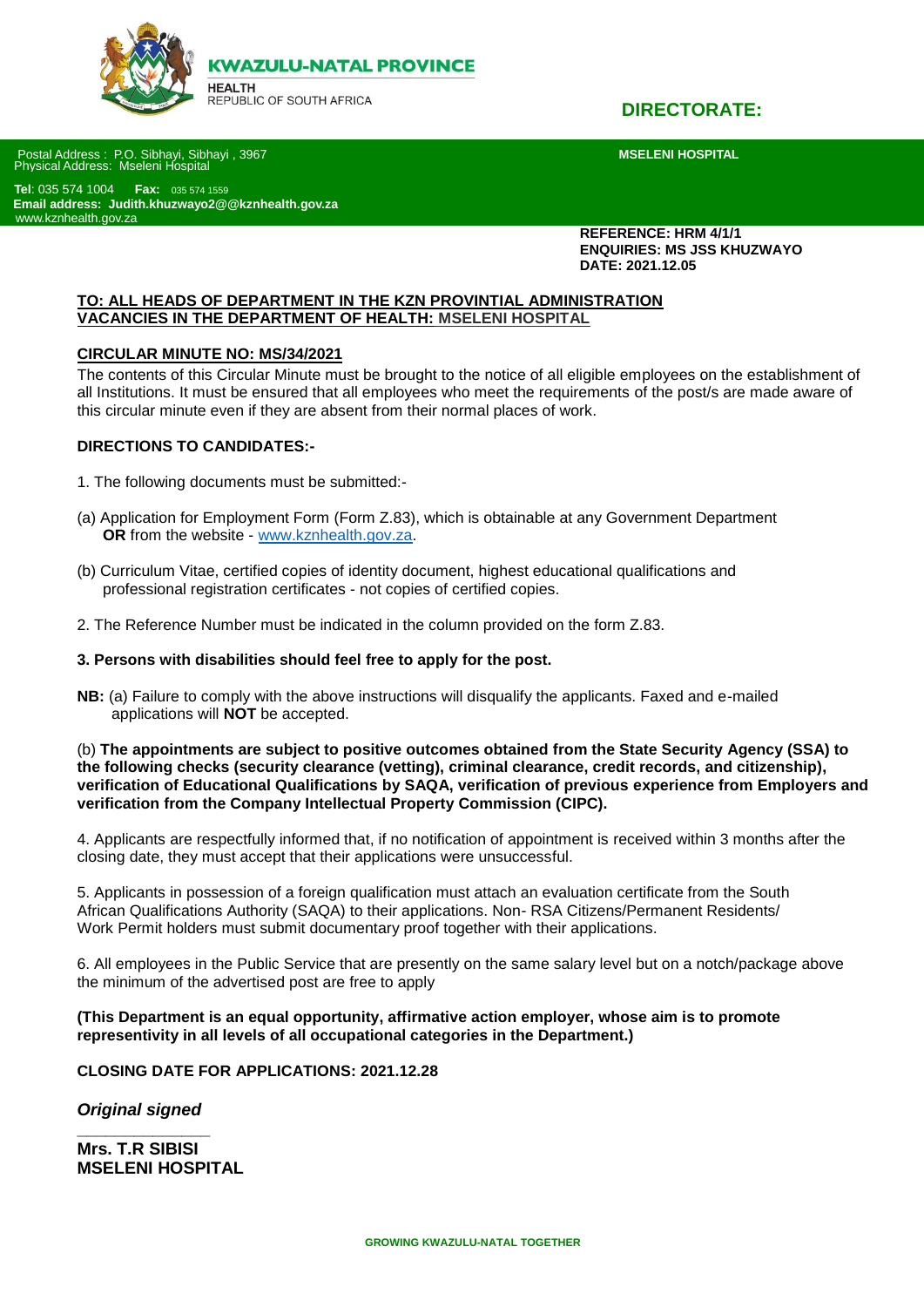# **ADVERTISEMENT**

| Job Tittle         | : PROFESSIONAL NURSE SPECIALTY (OCCUPATIONAL HEALTH) GR 1, 2                |
|--------------------|-----------------------------------------------------------------------------|
| Number of Posts    | : 01                                                                        |
| Reference no.      | : $MS/34/2021$                                                              |
| <b>Institution</b> | Mseleni Hospital                                                            |
| Salary notch       | $\therefore$ GRADE 1 R 388 974.00 per annum                                 |
|                    | GRADE 2 R 478 404.00 per annum                                              |
| Other homefits.    | 10 <sup>th</sup> Chesus Medical Aid Ontianal Hame Oumare Lleuging Allewanee |

**Other benefits** : 13<sup>th</sup> Cheque Medical Aid Optional, Home Owners/Housing Allowance (Employee must meet prescribed requirements), 2% Rural allowance and Uniform Allowance

## **MINIMUM REQUIREMENTS**

- STD 10 Certificate
- Degree/Diploma in General nursing and Midwifery plus 1 year post basic qualification in Occupational Health
- Current Registration with SANC (2021 Receipt)

# **EXPERIENCE:-**

#### **GRADE 1**

 A minimum of 4 years appropriate / recognizable experience in nursing, after registration as a Professional Nurse with SANC in General Nursing.

## **GRADE 2**

A minimum of 14 years appropriate / recognizable experience in nursing after registration as a Professional Nurse with SANC in General Nursing of which 10 years must be experience after obtaining the one year post basic qualification in Occupational health.

 *NB: Proof of current and previous work experience endorsed by Human Resource Office must be attached (with complete dates, months and year)*

## **KNOWLEDGE, SKILLS, TRAINING AND COMPETENCIES REQUIRED**

- Sound knowledge of Occupational Health & Safety Act no. 85/1993, Compensation for Occupational Injuries & Diseases Act no. 130/1993 and other public service regulations.
- Clinical and administrative knowledge in the field of occupational health nursing.
- Strong interpersonal, communication, and presentation skills.
- Ability to make independent decisions and adhere to timeframes.
- Knowledge of infection prevention & control policies and risk management.
- Ability to uphold high level of confidentiality.
- Computer skills in basic programs.

## **KEY PERFORMANCE AREAS**

- Render an optimal, holistic, specialized nursing care to employees.
- Advocate for proper healthcare treatment and willingness to respond to employee needs, requirements and expectations.
- Ensure the unit complies with infection prevention & control as well as occupational health and safety policies.
- Maintain accreditation standards by ensuring compliance with national norms and standards.
- Develop quality improvement plans, strategic plans, policies and procedures for the unit.
- Ensure that baseline medical surveillance, periodical and exit medical examinations are offered to all eligible employees.